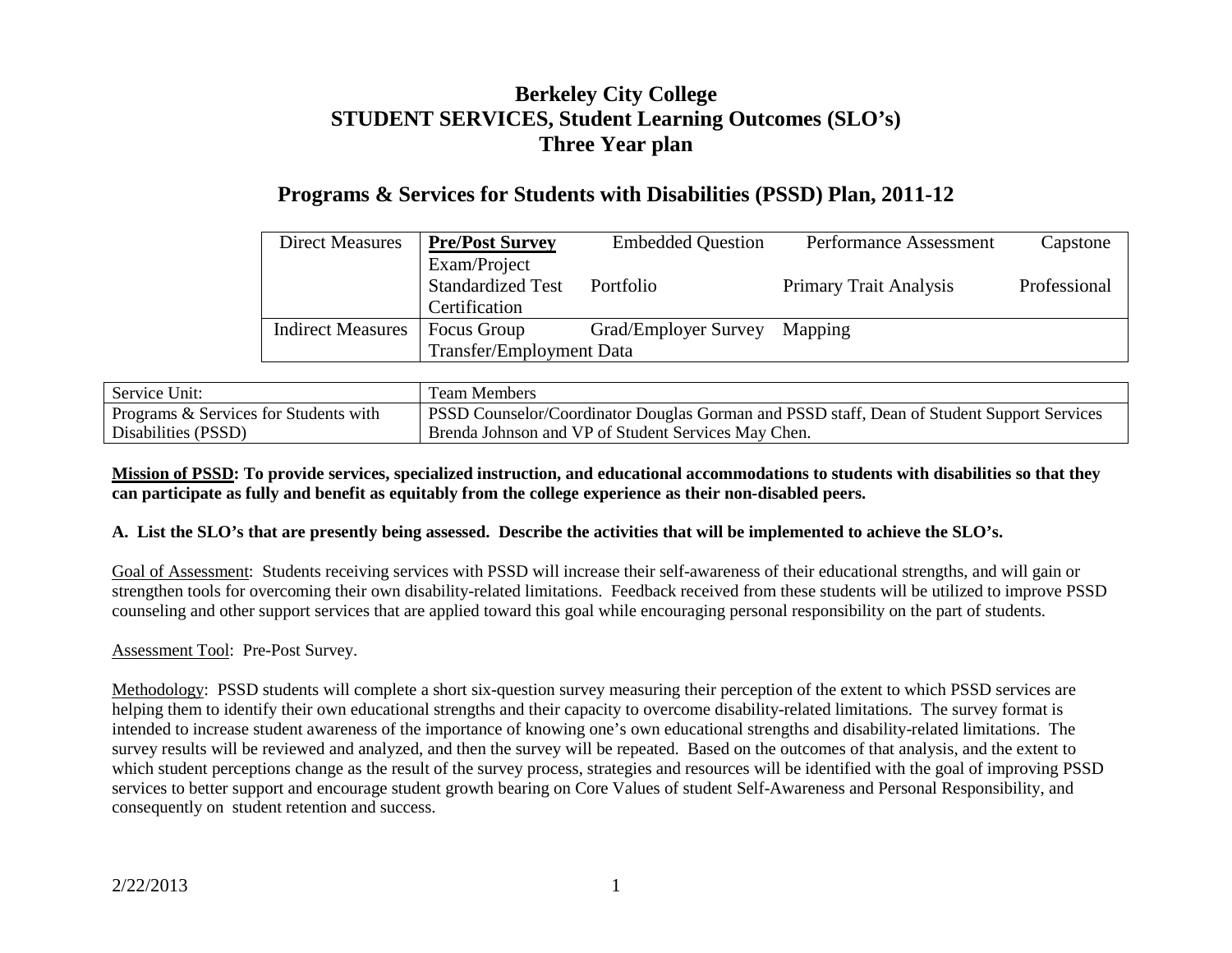#### **B. What additional SLO's should be considered to demonstrate what your students should know and/or be able to do as a consequence of the set of services provided by your unit?**

To best ensure full and equitable participation in the college experience by students who have disabilities, the quality and timeliness of specific services provided by PSSD, and the effectiveness with which students seek and utilize these services, should be assessed: notetaking, test accommodations, learning disability and related services, and alternate media. Additionally, efforts should continue toward reestablishment of some appropriate level of adaptive technology services, and assessment can assist with consideration of the appropriate forms and extent of such services at BCC.

#### **C. Future goals and methods of assessment of the program, including SLO's.**

PSSD must address high student appointment no-show and cancellation rates, which impact on the effectiveness and efficiency of services. The rate of success in arranging and sustaining notetaker services also must be addressed. As noted above, PSSD at BCC must address needs of students in area of adaptive technology services. In each case, some combination of research into other campus's successful approaches, surveys of student needs and preferences, and performance review should be utilized. Another area of attention should be the development of electronic models of data collection and management to replace the current system—reliant predominantly on manual paperwork management and hard file storage—the goal being better integration of information systems impacting on efficiency and effectiveness.

| <b>Program/Service Area Outcomes</b><br>(1) Service outcomes reflect how the service<br>contributes to student learning. (2) The outcome<br>should be stated using a measurable verb (Bloom's<br><b>Taxonomy</b> ) with enough detail to clarify the service<br>requirements. (3) The outcome should describe the<br>context for display of the newly learned skill or<br>behavior. | <b>Assessment Methods and Criteria</b><br>$(1)$ Which outcome(s) will be assessed? (2) Who will<br>be assessed? (3) What is the assessment method and<br>criteria for success? (4) When will the assessment take<br>place? (5) Describe the research design and analysis<br>plans. | <b>Assessment Results</b><br>$(1)$ Who wrote the report? $(2)$ When was the<br>study conducted? (3) What were the results? | <b>Response Plan</b><br>(1) Since dialogue is important to the SLO<br>Assessment, list who discussed the assessment<br>results. (2) When did the discussion take<br>place? (3) What changes will be made to the<br>outcome statement(s), the assessment tool or<br>service plans? |
|-------------------------------------------------------------------------------------------------------------------------------------------------------------------------------------------------------------------------------------------------------------------------------------------------------------------------------------------------------------------------------------|------------------------------------------------------------------------------------------------------------------------------------------------------------------------------------------------------------------------------------------------------------------------------------|----------------------------------------------------------------------------------------------------------------------------|-----------------------------------------------------------------------------------------------------------------------------------------------------------------------------------------------------------------------------------------------------------------------------------|
| 1) Personal Awareness:                                                                                                                                                                                                                                                                                                                                                              | PSSD encourages the development                                                                                                                                                                                                                                                    | 1) The PSSD Coordinator will                                                                                               | 1) and 2): First and second                                                                                                                                                                                                                                                       |
|                                                                                                                                                                                                                                                                                                                                                                                     | of six competencies that enhance                                                                                                                                                                                                                                                   | draft the report with input of                                                                                             | survey assessment results will                                                                                                                                                                                                                                                    |
| Students who quality for and have                                                                                                                                                                                                                                                                                                                                                   | student success which are                                                                                                                                                                                                                                                          | Dean of Student Support                                                                                                    | be reviewed with staff and                                                                                                                                                                                                                                                        |
| requested PSSD services will                                                                                                                                                                                                                                                                                                                                                        | incorporated in the following                                                                                                                                                                                                                                                      | Services for final approval.                                                                                               | Dean of Student Support                                                                                                                                                                                                                                                           |
| demonstrate increased awareness of                                                                                                                                                                                                                                                                                                                                                  | survey: PSSD will administer a six-                                                                                                                                                                                                                                                |                                                                                                                            | Services at mid-Spring 2012                                                                                                                                                                                                                                                       |
| their educational strengths and                                                                                                                                                                                                                                                                                                                                                     | point survey which will assess, from                                                                                                                                                                                                                                               | 2) The pre-survey (first)                                                                                                  | and late-Spring 2012.                                                                                                                                                                                                                                                             |
| ability to overcome disability related                                                                                                                                                                                                                                                                                                                                              | student perspective, the extent to                                                                                                                                                                                                                                                 | administration) will be                                                                                                    |                                                                                                                                                                                                                                                                                   |
| limitations, which are associated                                                                                                                                                                                                                                                                                                                                                   | which PSSD counseling services are                                                                                                                                                                                                                                                 | administered during the early                                                                                              | Depending on the outcomes of                                                                                                                                                                                                                                                      |
| with retention and academic success.                                                                                                                                                                                                                                                                                                                                                | assisting them in determining their                                                                                                                                                                                                                                                | Spring 2012 semester. SEE                                                                                                  | the first assessment,                                                                                                                                                                                                                                                             |
|                                                                                                                                                                                                                                                                                                                                                                                     | 1) educational strengths, 2) ability to                                                                                                                                                                                                                                            | <b>SURVEY BELOW.</b>                                                                                                       | adjustments to PSSD service                                                                                                                                                                                                                                                       |
|                                                                                                                                                                                                                                                                                                                                                                                     | apply those educational strengths to                                                                                                                                                                                                                                               |                                                                                                                            | provision will be considered in                                                                                                                                                                                                                                                   |
|                                                                                                                                                                                                                                                                                                                                                                                     | achievement of academic success, 3)                                                                                                                                                                                                                                                | The results of the pre-survey                                                                                              | order to strengthen student                                                                                                                                                                                                                                                       |
|                                                                                                                                                                                                                                                                                                                                                                                     | disability related limitations, 4)                                                                                                                                                                                                                                                 | will be compiled, reviewed and                                                                                             | Personal Awareness relative to                                                                                                                                                                                                                                                    |
|                                                                                                                                                                                                                                                                                                                                                                                     | ability to identify those classroom                                                                                                                                                                                                                                                | analyzed. Counseling and                                                                                                   | educational strengths and                                                                                                                                                                                                                                                         |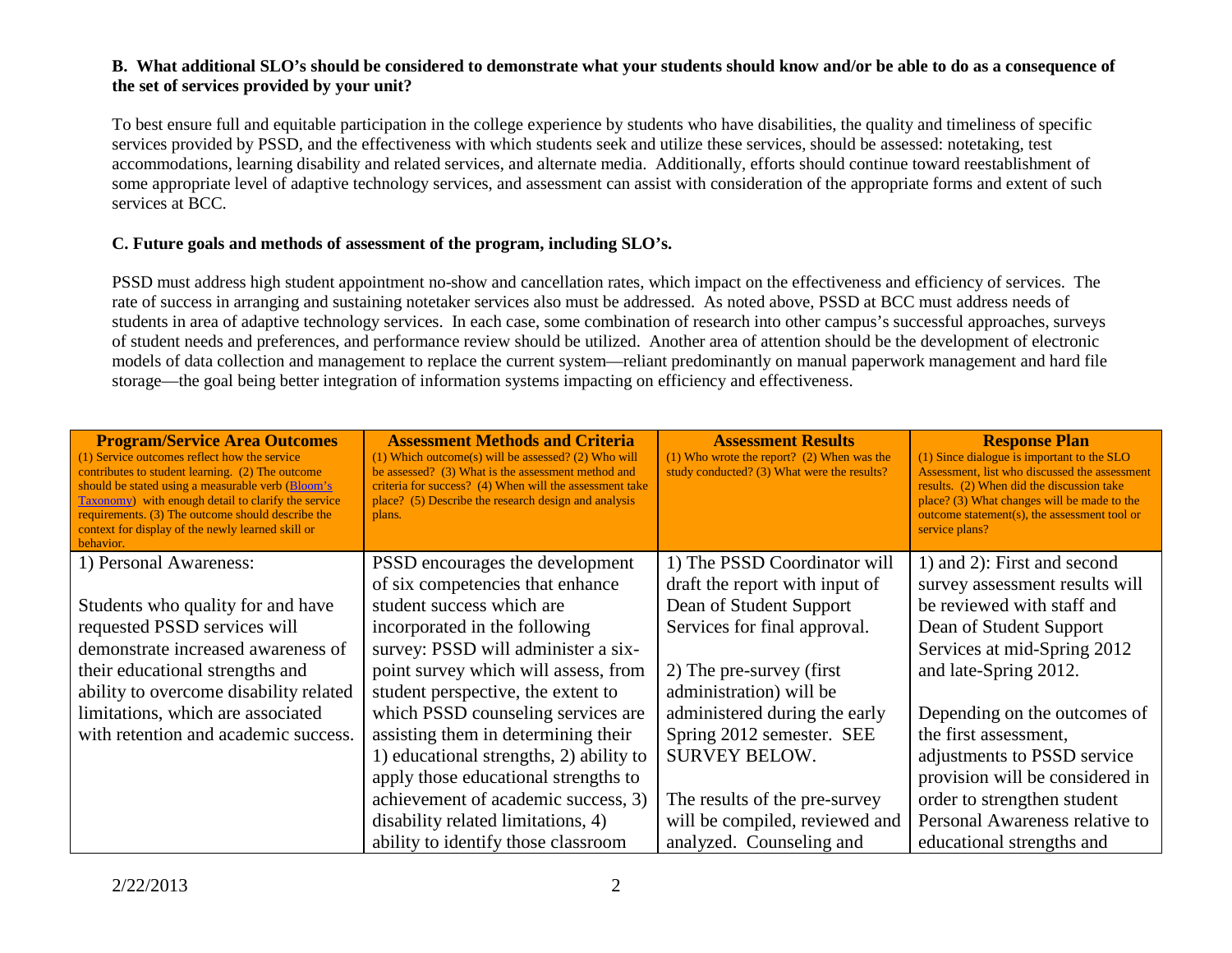| <b>Program/Service Area Outcomes</b><br>(1) Service outcomes reflect how the service<br>contributes to student learning. (2) The outcome<br>should be stated using a measurable verb (Bloom's<br><b>Taxonomy</b> with enough detail to clarify the service<br>requirements. (3) The outcome should describe the<br>context for display of the newly learned skill or<br>behavior. | Assessment Methods and Criteria<br>(1) Which outcome(s) will be assessed? (2) Who will<br>be assessed? (3) What is the assessment method and<br>criteria for success? (4) When will the assessment take<br>place? (5) Describe the research design and analysis<br>plans.                                                                                                                                                                                                                                                                                                                                                                                                                                           | <b>Assessment Results</b><br>$(1)$ Who wrote the report? $(2)$ When was the<br>study conducted? (3) What were the results?                                                                                                                                                                                                                                                                                                                                                                                                                                                                                                                                                                                                                                                                                                                                                                                                                    | <b>Response Plan</b><br>(1) Since dialogue is important to the SLO<br>Assessment, list who discussed the assessment<br>results. (2) When did the discussion take<br>place? (3) What changes will be made to the<br>outcome statement(s), the assessment tool or<br>service plans?                                                                                                                                                                                                                                                                           |
|-----------------------------------------------------------------------------------------------------------------------------------------------------------------------------------------------------------------------------------------------------------------------------------------------------------------------------------------------------------------------------------|---------------------------------------------------------------------------------------------------------------------------------------------------------------------------------------------------------------------------------------------------------------------------------------------------------------------------------------------------------------------------------------------------------------------------------------------------------------------------------------------------------------------------------------------------------------------------------------------------------------------------------------------------------------------------------------------------------------------|-----------------------------------------------------------------------------------------------------------------------------------------------------------------------------------------------------------------------------------------------------------------------------------------------------------------------------------------------------------------------------------------------------------------------------------------------------------------------------------------------------------------------------------------------------------------------------------------------------------------------------------------------------------------------------------------------------------------------------------------------------------------------------------------------------------------------------------------------------------------------------------------------------------------------------------------------|-------------------------------------------------------------------------------------------------------------------------------------------------------------------------------------------------------------------------------------------------------------------------------------------------------------------------------------------------------------------------------------------------------------------------------------------------------------------------------------------------------------------------------------------------------------|
|                                                                                                                                                                                                                                                                                                                                                                                   | accommodations the student<br>requires to mitigate or overcome the<br>student's disability related<br>limitations, 5) capacity to interact<br>effectively with faculty and staff<br>regarding identification and<br>implementation of classroom<br>accommodations, and 6) extent to<br>which student has actually utilized<br>the accommodations in the<br>classroom.<br>Outcomes of this assessment will<br>bear both on student awareness and<br>growth, and on staff effectiveness in<br>encouraging student awareness and<br>growth.<br>A follow up administration of this<br>same survey will enable a<br>comparison of the extent over time<br>to which student awareness of<br>surveyed issues has improved. | administrative staff will<br>consider ways and implement<br>strategies with the intent of<br>improving on first survey<br>results.<br>A post-survey (second<br>administration) will be<br>administered during the second<br>half of the Spring 2012<br>semester and thereafter in a 3<br>year cycle, and results of this<br>post-survey will be compiled,<br>reviewed and analyzed with<br>comparison of first and second<br>survey results to determine<br>whether student awareness<br>relative to the issues of<br>educational strengths and<br>disability related limitations<br>has shown improvement.<br>Further consideration of the<br>extent to which students<br>perceive their strengths in the<br>six competencies incorporated<br>within the survey will ensue,<br>which will enable additional<br>consideration of the<br>effectiveness of counselors in<br>guiding and encouraging<br>students toward this self-<br>awareness. | disability related mitigations.<br>This assessment will also<br>follow the second<br>administration. The pre-post<br>results of the two surveys will<br>be compiled, reviewed and<br>analyzed to determine the<br>extent to which mitigations<br>developed following the first<br>administration may have had a<br>positive impact on outcomes,<br>and the extent to which<br>students demonstrate the<br>Personal Awareness we wish<br>to encourage. Results from<br>survey outcomes will be<br>available for report<br>development during Summer<br>2012. |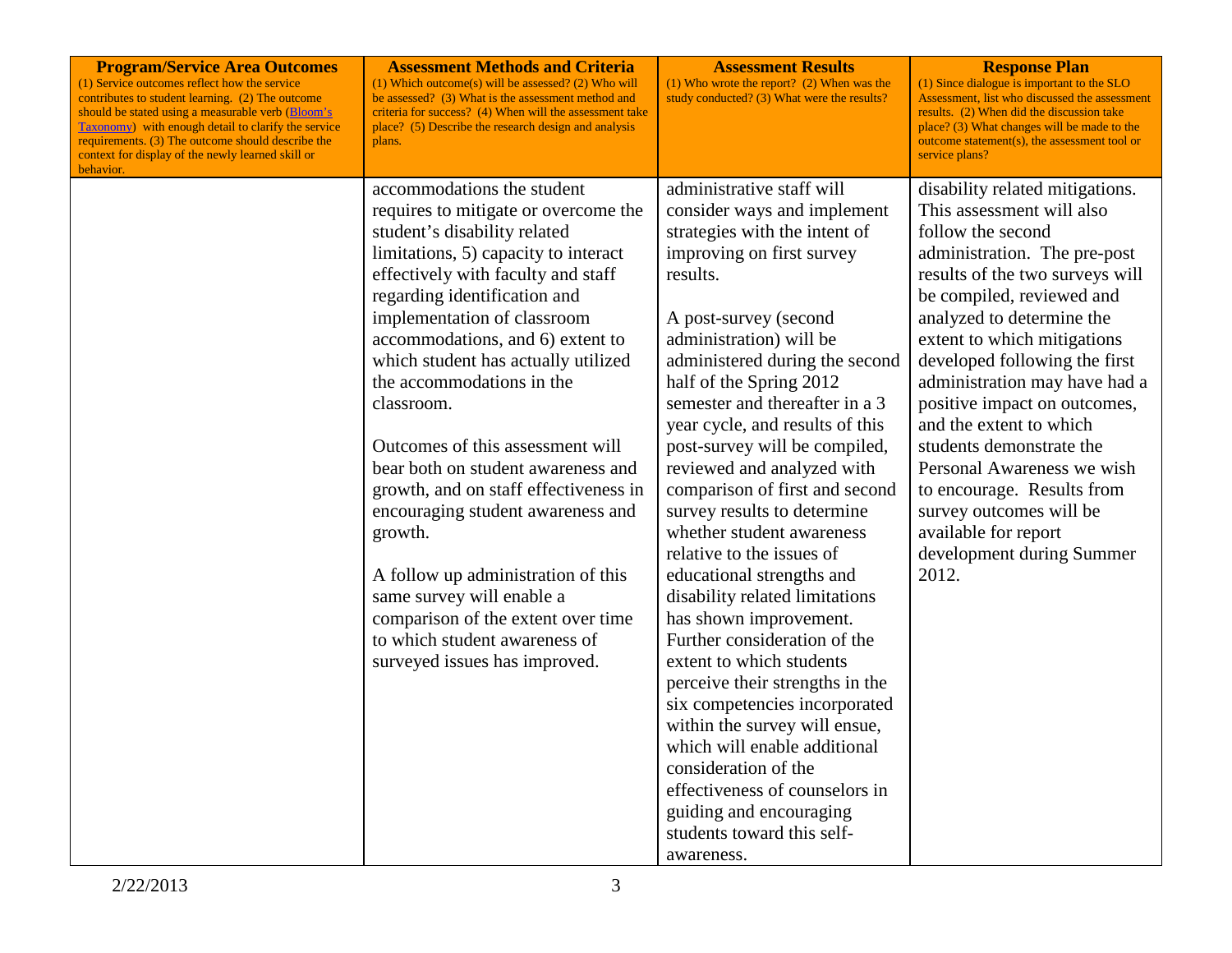| <b>Program/Service Area Outcomes</b><br>(1) Service outcomes reflect how the service<br>contributes to student learning. (2) The outcome<br>should be stated using a measurable verb (Bloom's<br>Taxonomy) with enough detail to clarify the service<br>requirements. (3) The outcome should describe the<br>context for display of the newly learned skill or<br>behavior. | <b>Assessment Methods and Criteria</b><br>$(1)$ Which outcome(s) will be assessed? (2) Who will<br>be assessed? (3) What is the assessment method and<br>criteria for success? (4) When will the assessment take<br>place? (5) Describe the research design and analysis<br>plans. | <b>Assessment Results</b><br>$(1)$ Who wrote the report? (2) When was the<br>study conducted? (3) What were the results? | <b>Response Plan</b><br>(1) Since dialogue is important to the SLO<br>Assessment, list who discussed the assessment<br>results. (2) When did the discussion take<br>place? (3) What changes will be made to the<br>outcome statement(s), the assessment tool or<br>service plans? |
|-----------------------------------------------------------------------------------------------------------------------------------------------------------------------------------------------------------------------------------------------------------------------------------------------------------------------------------------------------------------------------|------------------------------------------------------------------------------------------------------------------------------------------------------------------------------------------------------------------------------------------------------------------------------------|--------------------------------------------------------------------------------------------------------------------------|-----------------------------------------------------------------------------------------------------------------------------------------------------------------------------------------------------------------------------------------------------------------------------------|
| 2) Personal Responsibility:                                                                                                                                                                                                                                                                                                                                                 | Same as above                                                                                                                                                                                                                                                                      | Same as above                                                                                                            | Same as above                                                                                                                                                                                                                                                                     |
| PSSD students will demonstrate<br>improved capacity and responsibility<br>for participation in the establishment<br>and implementation of their<br>disability related classroom<br>accommodations.                                                                                                                                                                          |                                                                                                                                                                                                                                                                                    |                                                                                                                          |                                                                                                                                                                                                                                                                                   |

### Berkeley City College SLO Survey – Programs & Services for Students with Disabilities (2011-12)

by the capacities to utilize educational strengths and overcome disability-related limitations." PSSD encourages six competencies that lead to the following Student Learning Outcome (SLO): "PSSD student success is enhanced

The services I receive from Programs & Services for Students with Disabilities (PSSD) at Berkeley City College help me to:

|  | Strongly Disagree  Agree  Strongly Agree |  |
|--|------------------------------------------|--|

#### 1) Know my educational strengths.

1 2 3 4 5

2) Apply my educational strengths to achieve academic success.

1 2 3 4 5

3) Understand my disability-related limitations.

2/22/2013 4